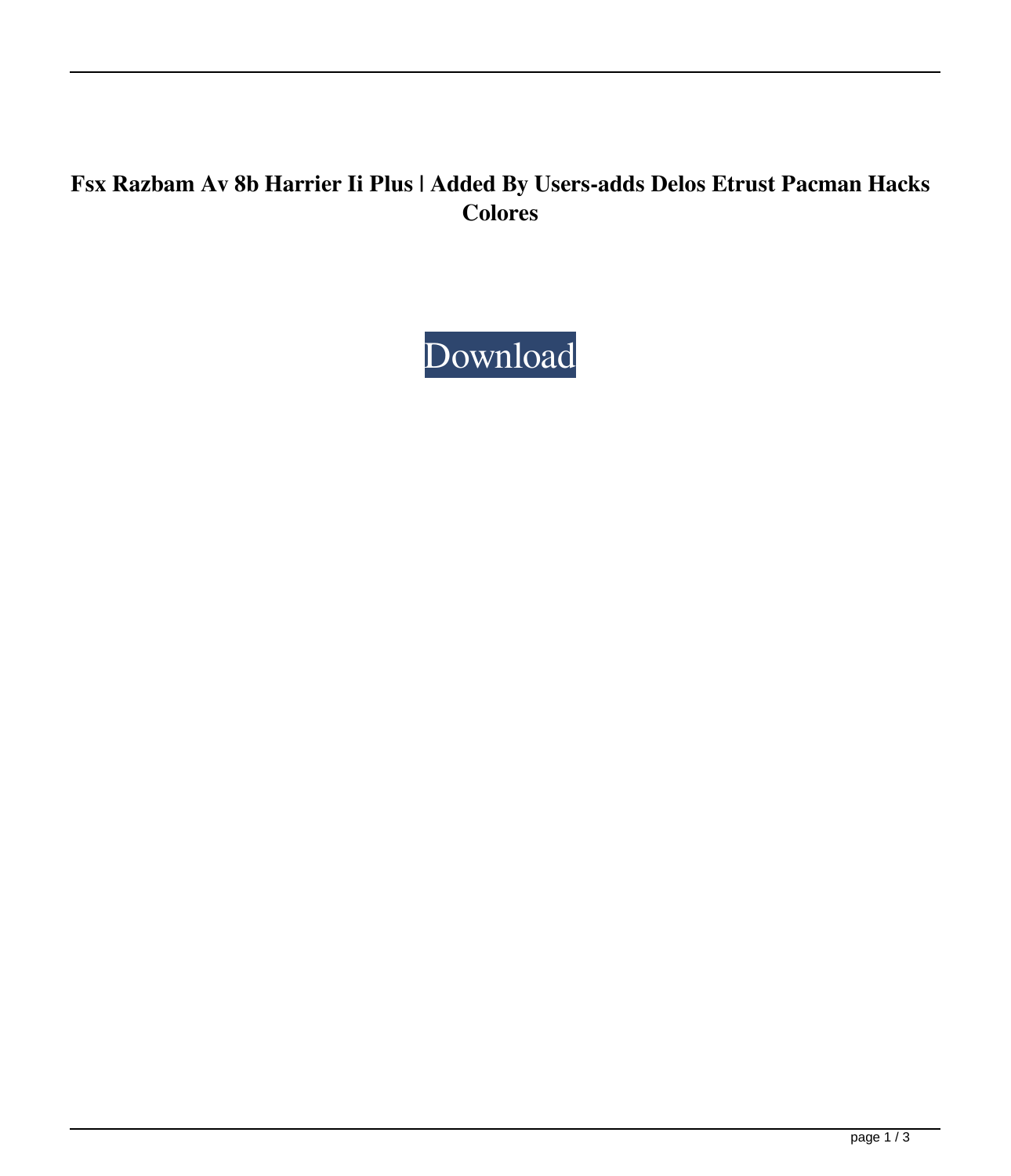A: So, since you mentioned that you are on Linux, I would like to share this command that was suggested here: wget You can find the correct dates using the date and search tools on that page, the example is for 2018-01-01. This will return all the URLs from that page that have the word trends in them. I am going to run it right now and provide the output as you request:

root@bytemaster:~# wget --2018-01-01 05:50:51-- Resolving trends.sourceforge.net... 104.132.244.52 Connecting to trends.sourceforge.net|104.132.244.52|:443... connected. HTTP request sent, awaiting response... 404 Not Found 2018-01-01 05:50:51 ERROR 404: Not Found. Hopefully that helps you and solves your problem. I am going to wait a few minutes and see if it returns any more results and I will update this answer with that information. Q: Why do we need to combine both DHCP and PXE (PXE and DHCP) for a network booting? Why do we need to combine both DHCP and PXE(PXE and DHCP) for a network booting? DHCP and PXE used for creating a network booting environment. PXE (Preboot execution environment) was developed by IBM, Microsoft, Intel and other companies, designed to boot machine without an OS. Is it not sufficient to